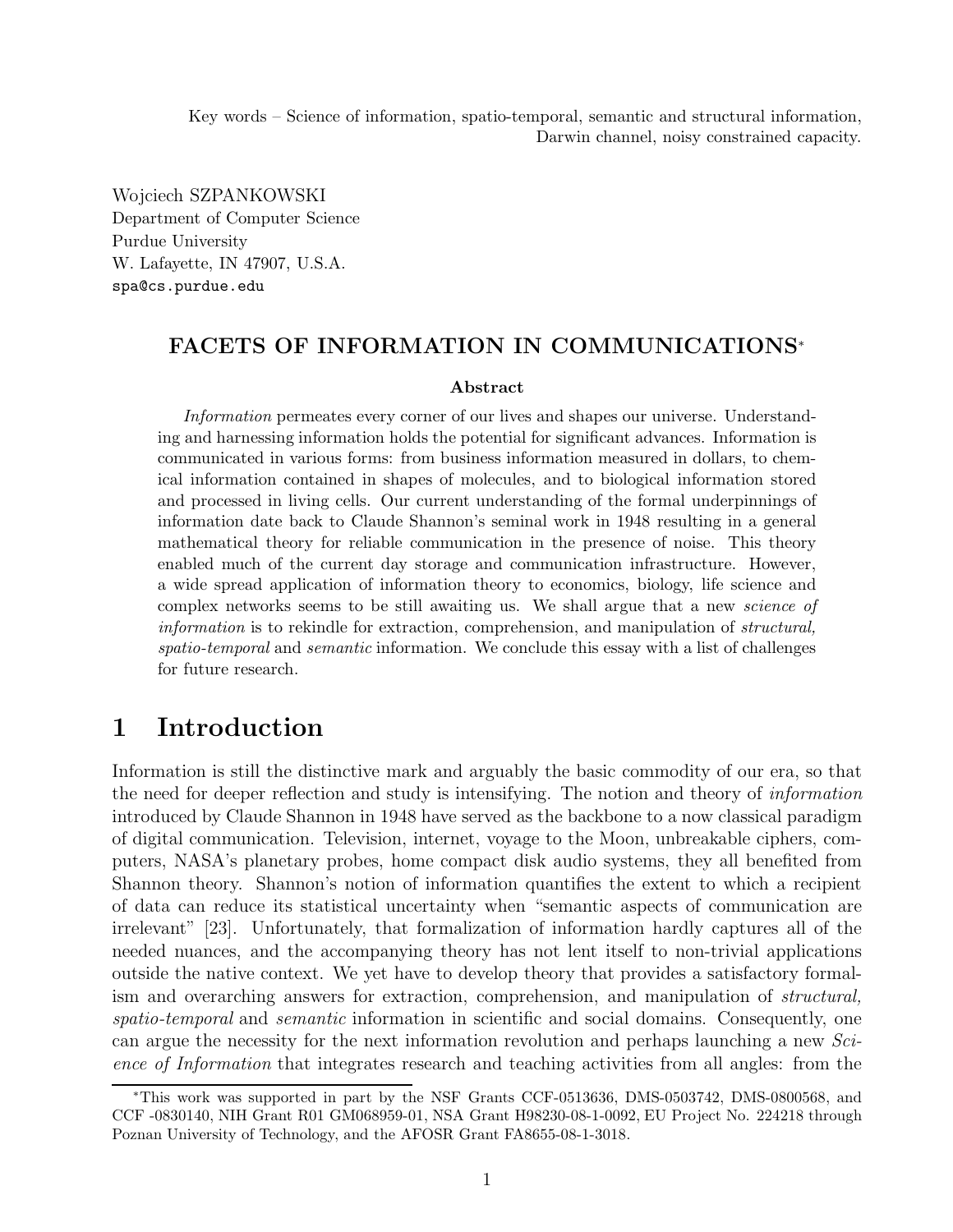fundamental theoretical underpinnings of information to the science and engineering of novel substrates, biological networks, chemistry, communication networks, economics, physics, and complex social systems.

Surprisingly enough, advances in information technology and widespread availability of information systems and services have largely obscured the fact that information remains undefined in its generality, though considerable collective effort has been invested into its understanding [2, 3, 18, 22, 24, 27]. Shannon wrote in his 1953 paper [24]: "The word "information" has been given many different meanings ... it is likely that at least a number of these will prove sufficiently useful in certain applications and deserve further study and permanent recognition." C. F. von Weiszsäcker argued  $[27]$  against an absolute definition of information, claiming that: "Information is only that which produces information" (relativity) and "Information is only that which is understood" (rationality). One also observes that information extraction depends on available resources (e.g., think of guessing an integer with one bit storage available [21, 26]). It follows therefore, that in its generality, information is that which can impact a recipient's ability to achieve the objective of some activity in a given context within limited available resources [17]. We shall adopt this definition for the purpose of this essay.

In passing we should add that we view here "communication" very broadly. Living cells do communicate and process information as well as users in communication/wireless networks, information is communicated in arbitrage of financial markets, spike trains between neurons carry information to the brain, and so forth. We are aiming at understanding "communicated information" in its generality.

## 2 Science of Information

Information, understood broadly, is capable of unifying seemingly unrelated areas such as information theory, physics of information, value of information, Kolmogorov complexity and information flow in life sciences [19]. This is illustrated in Figure 1. One can argue, however, as the participants of the first workshop of Information Beyond Shannon, Orlando, FL, 2005 did, that the following aspects of information were never adequately addressed in the past and therefore threaten to raise severe impediments to diverse applications of science of information:

- Delay: In many communication problems, especially when information is transmitted over a network, the amount of delay incurred is an important and nontrivial factor [10]. For example, complete information arriving late maybe useless to the receiver, whereas incomplete information arriving early may be valuable (e.g., in a signaling cascade associated with a specific cell function, delay or loss of signals can be lethal, timeliness is the key for arbitrage of financial markets, timely intelligence is essential to virtually all security and defense related applications). This is not simply a question of understanding the classical delay-rate trade-off (via the reliability function [3]), but a complex issue involving our choice of how and what to transmit, as well as the actually utility of the information being transmitted.
- Space: In interacting systems, spatial localization often limits information exchange, with obvious disadvantages as well as benefits. These benefits typically result from reduction in interference as well as ability of system to modulate and react to stimulus (common examples range from wireless systems to immune response).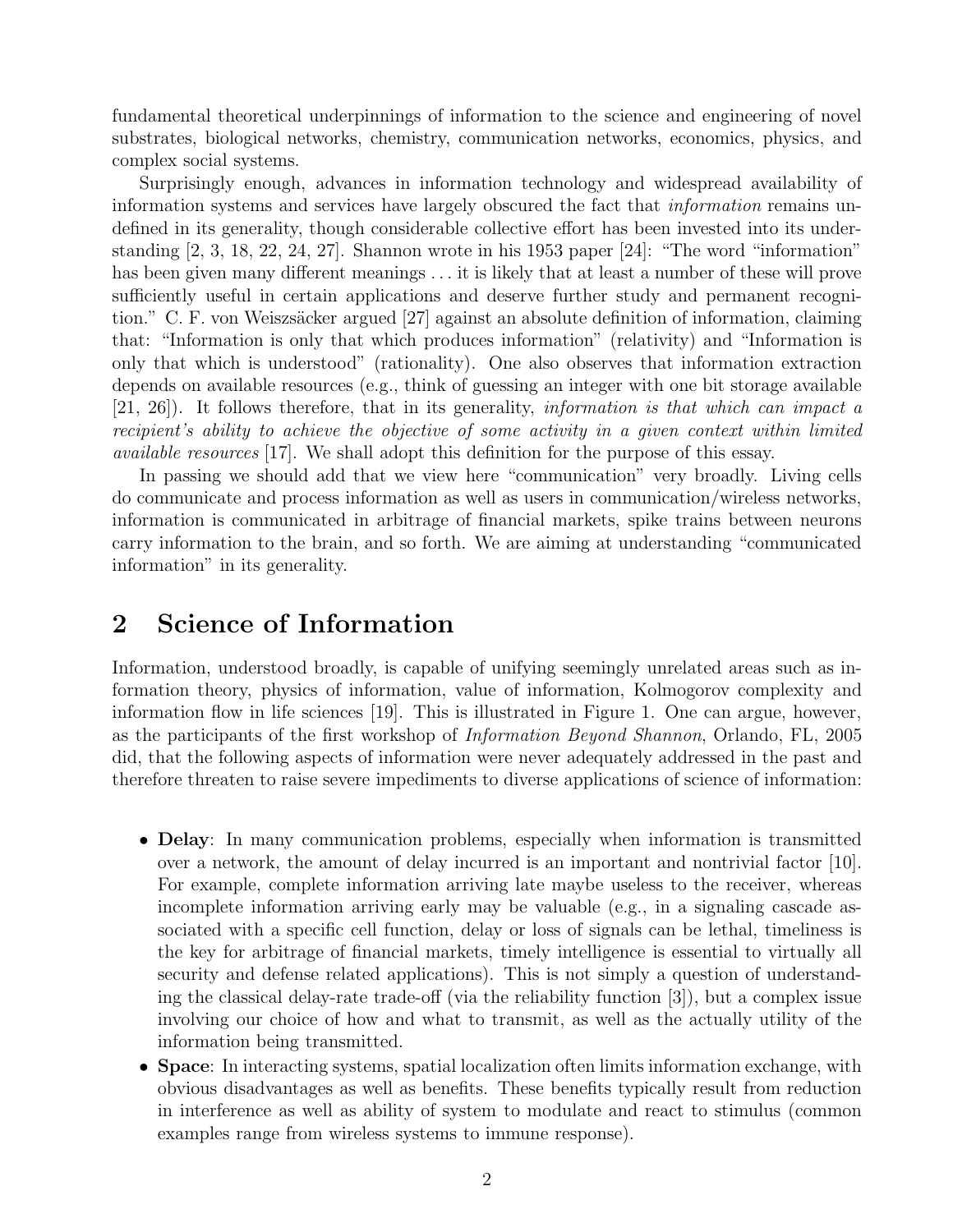

Figure 1: Information Synergy.

- Information and Control: In the above delay-bandwidth example we have a conflict between two objectives: Attaining a high transmission rate, and sending the information with small delay. But information is exchanged in space and time for decision making, thus timeliness of information delivery along with reliability and complexity constitute basic objectives. More generally, there are cases where we have some control not only over the coding part, but also about other design aspects of the communication setting (e.g., the network topology, power distribution, routing, etc). How can the two tasks be optimally combined?
- Utility: We often find that the utility of what is transmitted depends on different factors, such as the time at which it arrives, and perhaps even the actual contents of the message. How can such utility considerations be incorporated into the classical coding problem?
- Semantics: In many scientific contexts experimenters are interested in signals, without knowing precisely what these signals represent. Examples of this situation are very common in biology: DNA sequences and spike trains between neurons are certainly used to convey information, but little more than that can be assumed a priori. Often, one of the first steps in the analysis is to try and estimate the amount of information contained in these signals - how should that be done? Estimating the entropy is typically not appropriate: It offers a measure of the structural complexity of the signal, but it does not measure its actual information content. For example, it ignores the fact that there may be noise present and it does not take into account that certain parts of the signal may be irrelevant to the receiver. Is there a general way to account for the actual "meaning" of signals in a given context?
- Optimal versus Real Communication Systems: In the last example of observing, say, a spike train between two neurons in an animal's brain, the difficulty in extracting information from the signal (or even measuring the amount of information present) in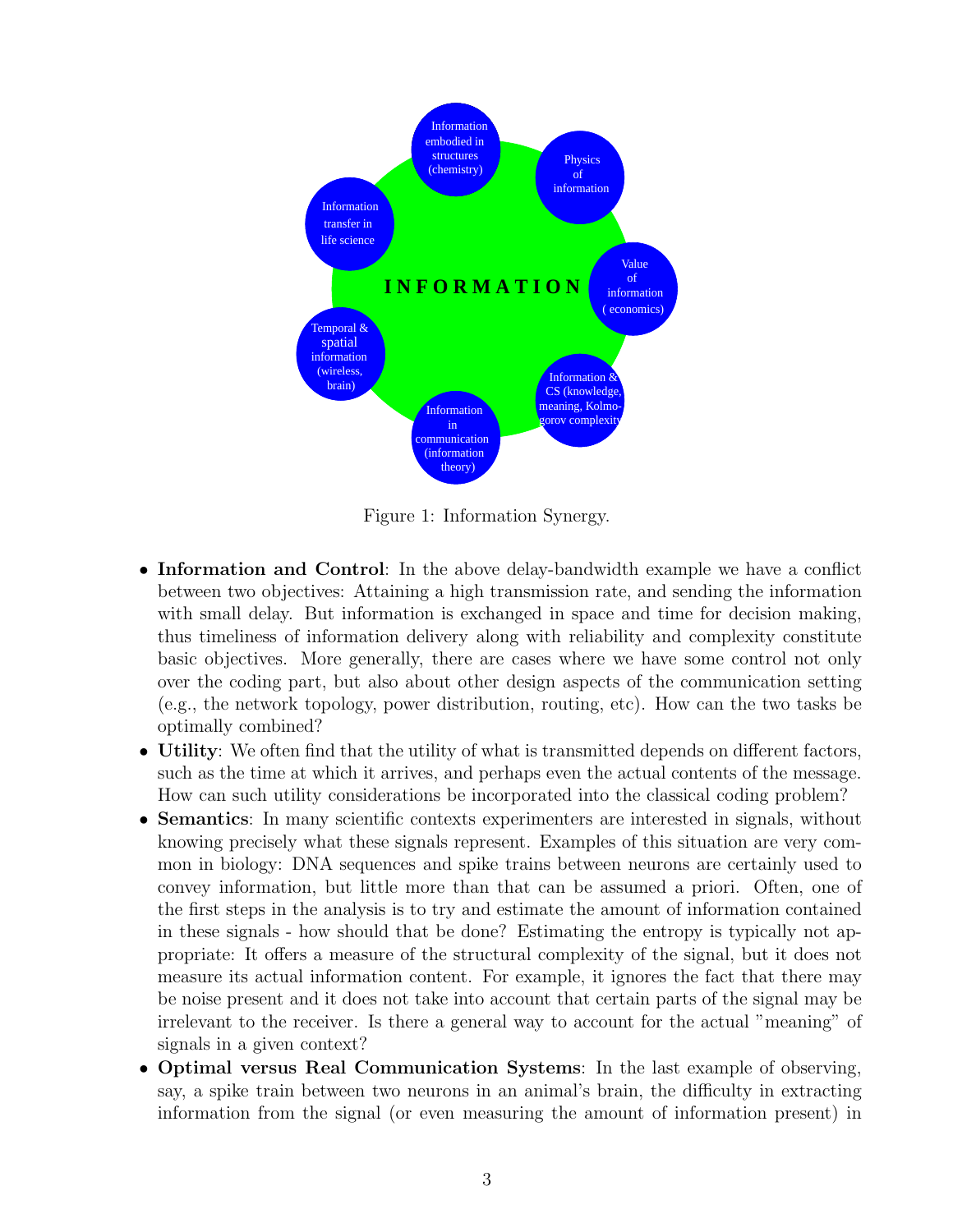part arises from the fact that the scientist is not in Shannon's position of designing an optimal system given known communication constraints. Instead, she is analyzing an existing and typically sub-optimal communication system. We can ask whether there is a general methodology for the study of such systems, so that the actual context within which they operate is taken into account

- Dynamic information. In a complex network, information is not just communicated but also processed and even generated along the way (e.g., response to stimuli is processed at various stages – with immediate response processed at site of stimulus, higher-level response processed in the brain, response to emergency events is coordinated at various levels, ranging from first responders to command and control centers). How can such considerations of dynamic sources be incorporated into an information-theoretic model?
- Learnable Information: One can argue (and some have) that in all scientific endeavours, the only task is to extract information from data. How much information can actually be learnt from a given data set? In Shannon theory, one starts from a (possibly unknown) model for the data-generating mechanism and calculates its entropy, but in practice the starting point is only the data. Is there a general theory that provides natural model classes for the data at hand? What is the cost of learning the model, and how does it compare to the cost of actually describing the data? Risannen's MDL theory offers guidelines in this direction [20].
- Structure and Organization: We still lack measures and meters to define and quantify information embodied in structure and organization (e.g., information in nanostructures, biomolecules, gene regulatory and protein interaction networks, social networks, networks of financial transactions, etc.). Typically, these measures must account for associated context, and incorporate diverse (physical, social, economic) dynamic observables and system state).
- Limited Resources: In many scenarios, information is limited by available resources (e.g., computing devices, bandwidth of signaling channels). How much information can be extracted and processed with limited resources? This relates to complexity and information where different representations of the same distribution may vary dramatically when complexity is taken into account (e.g., computing a number from its prime factors is easy but factoring it is known to be much harder).

It is our belief that further advances in science of information and its diverse applications depend on answering the above challenges.

## 3 Two Examples

In this section we discuss two examples: one illustrating spatio-temporal aspect of information in wireless massive networks, and the other related to information transfer in biological systems (the so called Darwin channel).

### 3.1 Space-time Paradox in Stable Wireless Networks

Wireless local area networks (WLANs), multihop mobile ad hoc networks (MANETs), and social networks are a logical next step towards an ubiquitous computing environment. The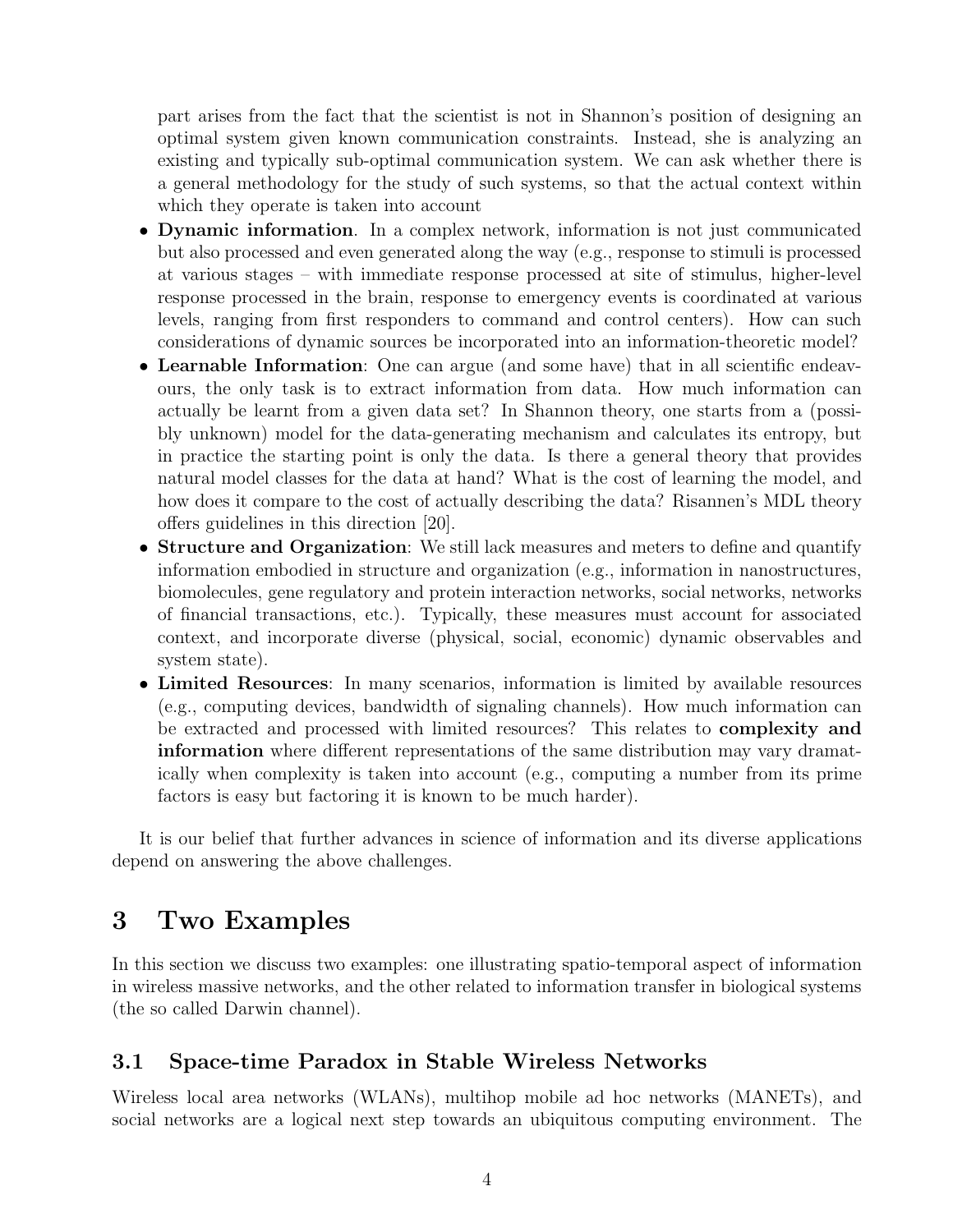related technological challenges, e.g., volatile connectivity, power awareness, and increased node autonomy, have also become scientific ones. Recent research [8, 9] in MANETs has led to the discovery of the "space capacity paradox" and "time capacity paradox." The theoretical capacity of a multihop wireless network increases with node density and node mobility in spite of the apparently devastating effect of transmission interference. A deeper information-theoretic understanding of these properties is likely to bring about a breakthrough in MANET technology and deployment, on condition that more realistic network operation models are adopted.

Classical information theory studies capacity of channels connecting two endpoints. This approach is hard to adopt to mobile nodes which relay information in a multihop manner and time-varying topology. Therefore, some authors (cf. [14]) introduce the concept of the spatio-temporal relaying. A relay in a space-time situation carries information from a mobile transmitter (space) in its past (time) to a mobile receiver (space) in its future (space). Here, the past and future are defined with respect to the causal physical trajectory of nodes that forms a path in a spatio-temporal space of information transfer. The quality of the transmission depends on the respective spatio-temporal positions of the transmitter and receiver. Thus the concept of a space-time relay transcends classical information theory.

The challenge is to extend the celebrated Shannon capacity formula  $\log_2(1+\frac{S}{N})$  per Hertz (S signal, N noise) to multi-source wireless networks. Recently, Jacquet [13] proved that the maximum information rate I per second per Hertz in a network of dimension  $d$  (e.g.,  $d = 1$  for a line,  $d = 2$  for a plane,  $d = 3$  for a three-dimensional space) with the Rayleigh factor  $\alpha$  is

$$
I = \frac{\alpha}{d} (\log 2)^{-1}.
$$

This formula is remarkable since it connects three main ingredients: space  $(d)$ , physics of wave propagation  $(\alpha)$ , and information theory  $(\log 2)$ .

Furthermore, in [9] it is shown that the theoretical capacity of a multihop wireless network is proportional to the square root of the network size (number of nodes). This remarkable result promises enormous wireless capacity for ultra-dense networks (e.g., one million nodes with available bandwidth of 1 Mb/s can reach a total capacity on order of gigabits per second, unprecedented for mobile networks). However, attempts to verify these predictions in a network with WiFi nodes bring unsatisfactory results: the space capacity has a tendency to decrease with the number of nodes, rather than increase as theoretically predicted. This reflects the well-known fact that the WiFi medium access protocol, primarily designed for wireless LANs, does not scale to multihop networks. Several analytical models using random placement of nodes were subsequently developed. By using wave attenuation and packet capture rules, minimal (slotted Aloha-like) medium access protocols were designed to fit into the theoretically predicted scaling property. Closed formulae for the probability of packet capture versus distance were found that can be used to identify the performance bottleneck for any routing protocol via certain equilibrium equations [12]; this promises further advances in the Science of Information. For example, it turns out that the Optimized Link State Routing (OLSR) protocol in its basic version cannot support more than a few thousand nodes. For networks this large the bottleneck is the *overhead*, since every node must inform all other nodes about its local connectivity, creating control traffic flows that percolate through the whole of the network (even if broadcast optimally, as prescribed by OLSR). Of interest become routing strategies whereby only significant connectivity changes are broadcast.

Recently, a time counterpart of the space paradox was demonstrated. Under the hypothesis of ergodic node mobility it was proved that the capacity of a mobile wireless network can be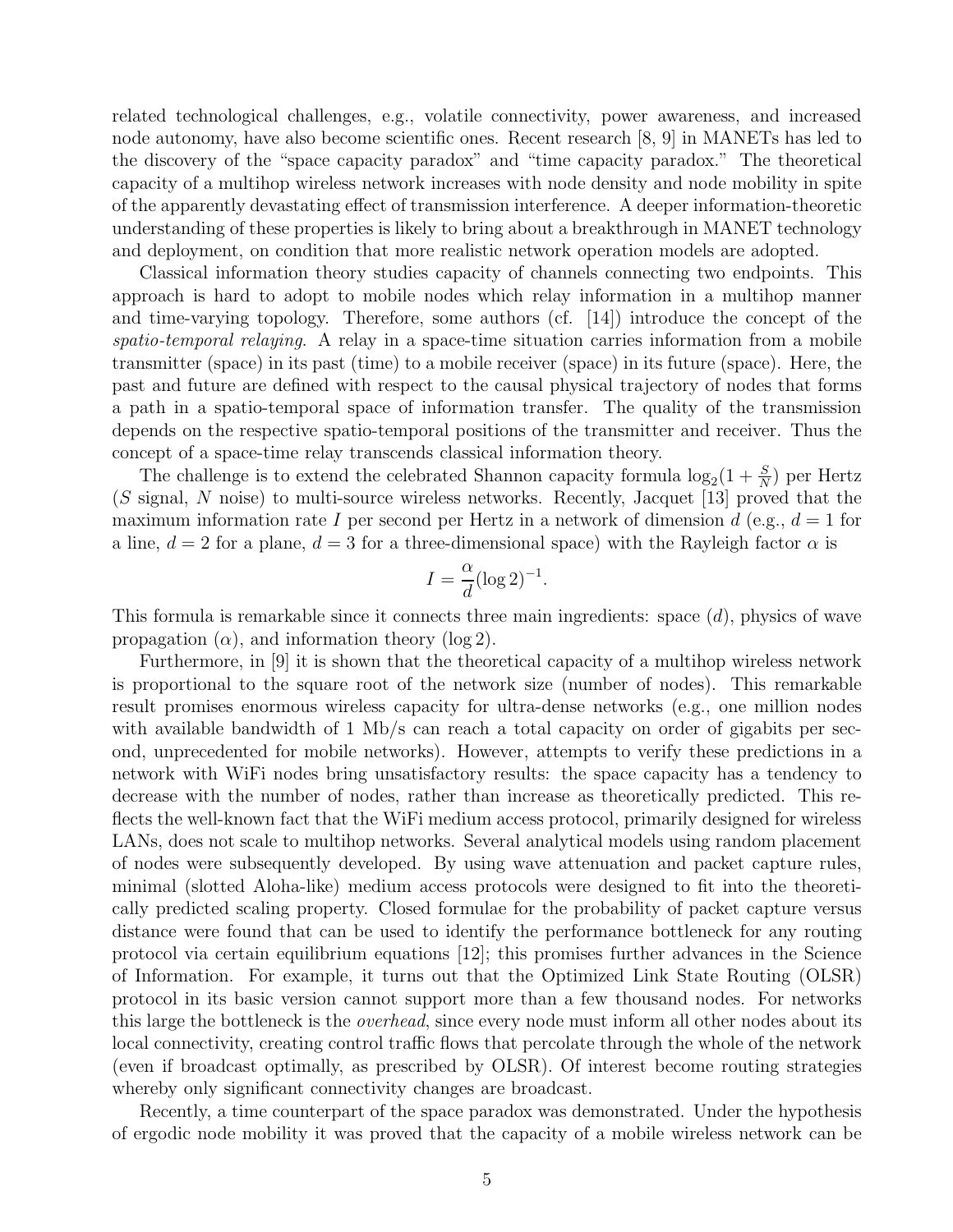linear in the number of nodes. Thus, one million nodes can reach a capacity on the order of a thousand Gb/s. However, this comes with a price tag of growing delay. One can therefore ask how much useful information is really passed.

More generally there are fascinating relations between spatio-temporal properties and information propagation (speed) in wireless networks. In [14] an upper bounds is derived for the propagation speed of one bit in a wireless mobile network embedded in a map of dimension d. The question still remains how to estimate the propagation speed as function of the information rate. Clearly, the speed decreases with the requested capacity so that information theoretical upper-bounds need to be extracted and realistic models must be developed.

#### 3.2 Information Transfer in Biological Systems

We now switch to communications in biology and discuss information flow in biological systems by introducing the *mutation channel* and the *Darwin channel*. The mutation channel is a classical insertion/deletion channel  $[5, 4]$ , while the Darwin channel is a novel informationtheoretic channel, described in details below, that models preferential Darwinian selection.



Figure 2: Darwin Channel

Darwin channel described in Figure 2 is designed to model the flow of genetic information through temporal constrained channel with feedback (i.e., surviving sequences/genes re-enter the evolutionary process in time and space preserving functionality). More precisely, the original input (biological) sequence  $X_1^n = X_1 \dots X_n$  is restricted to a *constrained* (Darwinian preselected) set  $\mathcal{D}_n$  that is a proper subset of all possible input sequences. This set is partitioned into subsets  $\mathcal{D}^i$  of sequences of the same *functionality* (e.g., by using a scoring function often used in biology). This partition is represented by a function

$$
F: \mathcal{D}_n \to \{0, 1, \dots, M - 1\}
$$

for some M (that may depend on n) such that all  $X_1^n \in \mathcal{D}^I$  are assigned to index  $I :=$  $F(X_1^n)$ . In the Darwin channel *mutation* constitutes the *noise*, and it can take the form of insertion, deletion or substitution, where is the latter is the most dominant factor. The output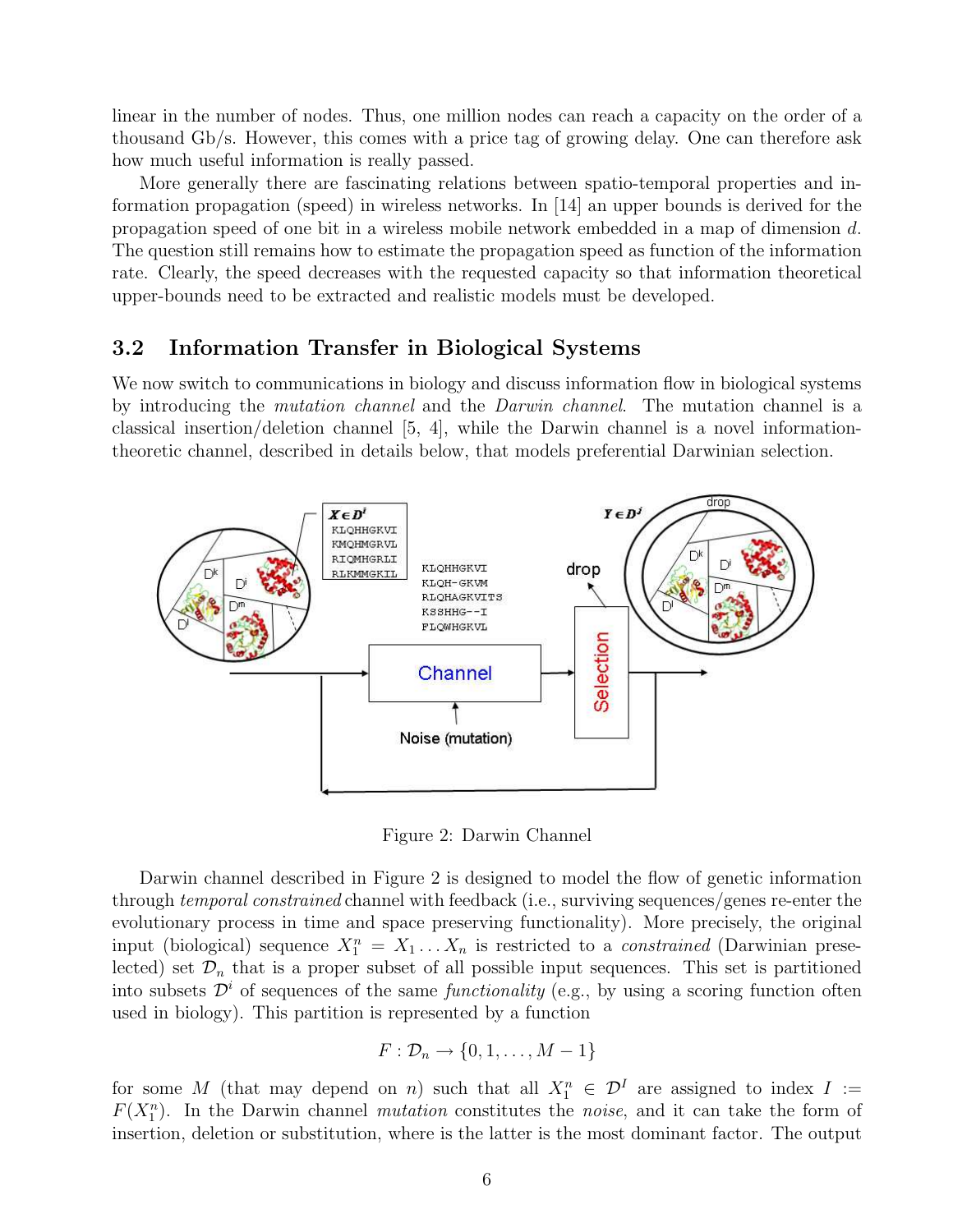sequence  $Z_1^m = Z_1 \dots Z_m$  is in general of random length m. An output sequence  $Z_1^m$  $j^{m}_{1}$  is either assigned to one of the subsets  $\mathcal{D}^i$  through F or erased (declare "dead"). In such an information transfer scenario an input sequence is declared to be "functionally surviving" if both  $X_1^n$  and its corresponding output sequence  $Z_1^m$  $\mathbb{Z}_1^m$  belong to the same functional subset  $\mathcal{D}^I$ ; otherwise an error occurs leading to a non-surviving sequence. Furthermore, to model temporal behavior, we follow Eigen's observations (i.e., "there are correlations between error rate and genome length") and allow error rate to be a function of  $n$ . The main open problem is how to determine the amount of "information" being transfer through the channel. As a matter of fact, we first need to address more fundamental questions, namely what is information in such systems and how to measure it?

Let us now consider two special cases to illustrate some difficulties we may encounter analyzing the Darwin channel. Assume for now there is no feedback, noise is just a substitution with probability of error  $\varepsilon$  being fixed and very small, say  $\varepsilon = 10^{-8}$ . Furthermore, to focus we postulate that the constrained set  $\mathcal{D}_n$  consists of  $(d, k)$   $(d < k)$  binary sequences in which any run of zeros must be of length at least d and at most  $k$  (e.g., such sequences model spike trains of neurons). We make one more important assumption, namely we measure the information transfer in such a system by the statistical dependency between the output sequence  $Z<sup>n</sup>$  and the input sequence  $X^n$  through the *mutual information*  $I(X; Z)$ . Then one may ask what values  $I(X; Z)$  takes and perhaps what is the maximum value of  $I(X; Z)$  over all possible input distribution. The latter question leads to the *noisy constrained capacity* problem that has been unsolved since Shannon [7].

Let us first look at  $I(X; Z)$ . Observe that

$$
I(X;Z) = H(Z) - H(Z|X)
$$

where  $H(Z)$  and  $H(Z|X)$  are entropy and conditional entropy, respectively. But, as easy to see,  $H(Z|X)$  is the entropy of the noise, that is,  $H(Z|X) = H(\varepsilon) = -\varepsilon \log \varepsilon - (1-\varepsilon) \log(1-\varepsilon)$ . Just we are left with the problem of estimating the entropy of Z.

In our case, X is a  $(d, k)$  sequence and Z a noisy version of X. But a  $(d, k)$  sequence can be generated as an output of an automaton, thus  $X$  is a Markov sequence and then  $Z$  is a hidden Markov process (HMP). Unfortunately, entropy of a HMP process is not easy to estimate [6]. Fortunately, recently in [11, 15] it was proved that for  $\varepsilon \to 0$  the following holds

$$
H(Z) = H(P) - f_0(P)\varepsilon \log \varepsilon + f_1(P)\varepsilon + o(\varepsilon)
$$

for some explicitly computable coefficients  $f_0(P)$  and  $f_1(P)$  where P is the distribution of the underlying Markov process of X and  $H(P)$  its known Markov entropy [11, 16]. Even more interestingly, if we are interested in the maximum mutual information, that is, the noisy constrained capacity

$$
C(\mathcal{D}, \varepsilon) = \sup_{X \in \mathcal{D}} I(X; Z) \lim_{n \to \infty} \frac{1}{n} \sup_{X_1^n \in \mathcal{D}_n} I(X_1^n, Z_1^n)
$$

then the situation becomes more complicated. Recently, in [11, 16] it was proved that

$$
C(\mathcal{D},\varepsilon){=}C(\mathcal{D}){-}(1-f_0(P^{\max}))\varepsilon\log\varepsilon{+}(f_1(P^{\max})-1)\varepsilon+o(\varepsilon)
$$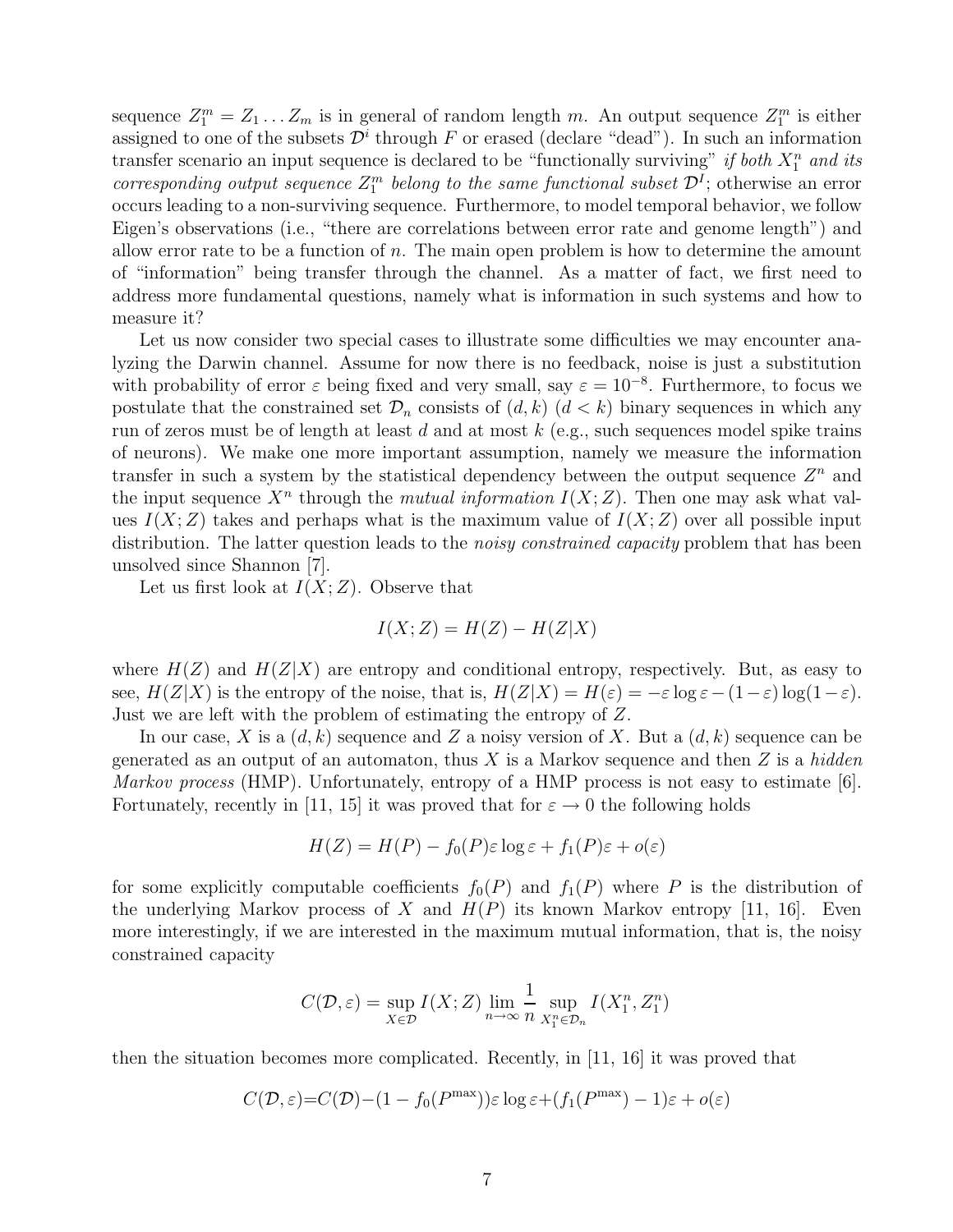where  $C(\mathcal{D})$  is the noisless capacity, that is,  $C(\mathcal{D}) = -\log \rho_0$ , where  $\rho_0$  is the smallest real root of (cf. [25])

$$
\sum_{\ell=d}^k \rho_0^{\ell+1}=1.
$$

Thus, even under these simplifying (and rather biologically naive) assumptions, the Darwin channel is a "hard nut to crack".

Let us finally consider the temporal aspect of the Darwin channel. To illustrate our point, we make the most simplifying assumptions, namely the Darwin channel is plainly a simple binary symmetric channel in which each bit incurs a random delay  $T$  before it reaches the receiver [17]. A bit that reaches the destination after a given deadline  $\tau$  is dropped. Furthermore, let  $\varepsilon$  be the probability of error. We assume that the longer a bit takes to reach the receiver, the lower the probability of a successful transmission (which is an accurate model in certain biological situations as observed by M. Eigen). For  $t \leq \tau$  the probability of a successful transmission is  $\Phi(\varepsilon, t)$  (e.g.,  $\Phi(\varepsilon, t) = (1 - \varepsilon)^t$ ), and hence the probability of error is  $1 - \Phi(\varepsilon, t)$  for some  $\varepsilon > 0$ . What is the capacity of such a *temporal channel*? If the delay is exponentially distributed, then one easily finds for  $\Phi(\varepsilon,t) = (1-\varepsilon)^t$  that

$$
C(\tau) = [(1 - P(T > \tau))][1 - H(\rho)],
$$

where  $\rho = P(x|x)/(1-e^{-\tau})$  with  $P(x|x) = (1-(1-\varepsilon)^{\tau}e^{-\tau})/(1-\ln(1-\varepsilon))$  being the probability of a successful transmission. Observe that with a stringent delay bound, the capacity of the channel is adversely affected by frequent erasure and the capacity drops due to temporal errors.

### 4 Concluding Remarks

In the upcoming workshop Information Beyond Shannon, Venice, Italy, December 29-30, 2008 (http://mobilfuture.com/venice/) the organizers list the following challenges facing us:

- Frederick P. Brooks, Jr., wrote in "The Great Challenges for Half Century Old Computer Science" [1]: "Shannon performed an inestimable service by giving us a definition of Information and a metric for Information as communicated from place to place. We have no theory however that gives us a metric for the Information embodied in structure. . . . This is the most fundamental gap in the theoretical underpinning of Information and computer science. A young information theory scholar willing to spend years on a deeply fundamental problem need look no further."
- Information accumulates at a rate faster than it can be sifted through, accessed and digested by humans, so that the bottleneck, traditionally represented by the medium, is drifting towards the receiving end of the channel.
- In a growing number of situations, the overhead in accessing Information prevails over that of fruition, which makes information itself practically unattainable or obsolete.
- Capabilities akin to contents addressing and semantic access and transmission are not even in sight, while computing and communication infrastructures of the new Millennium induce drastic mutations on the conventional notions of Knowing and Learning, Guessing and Discovering.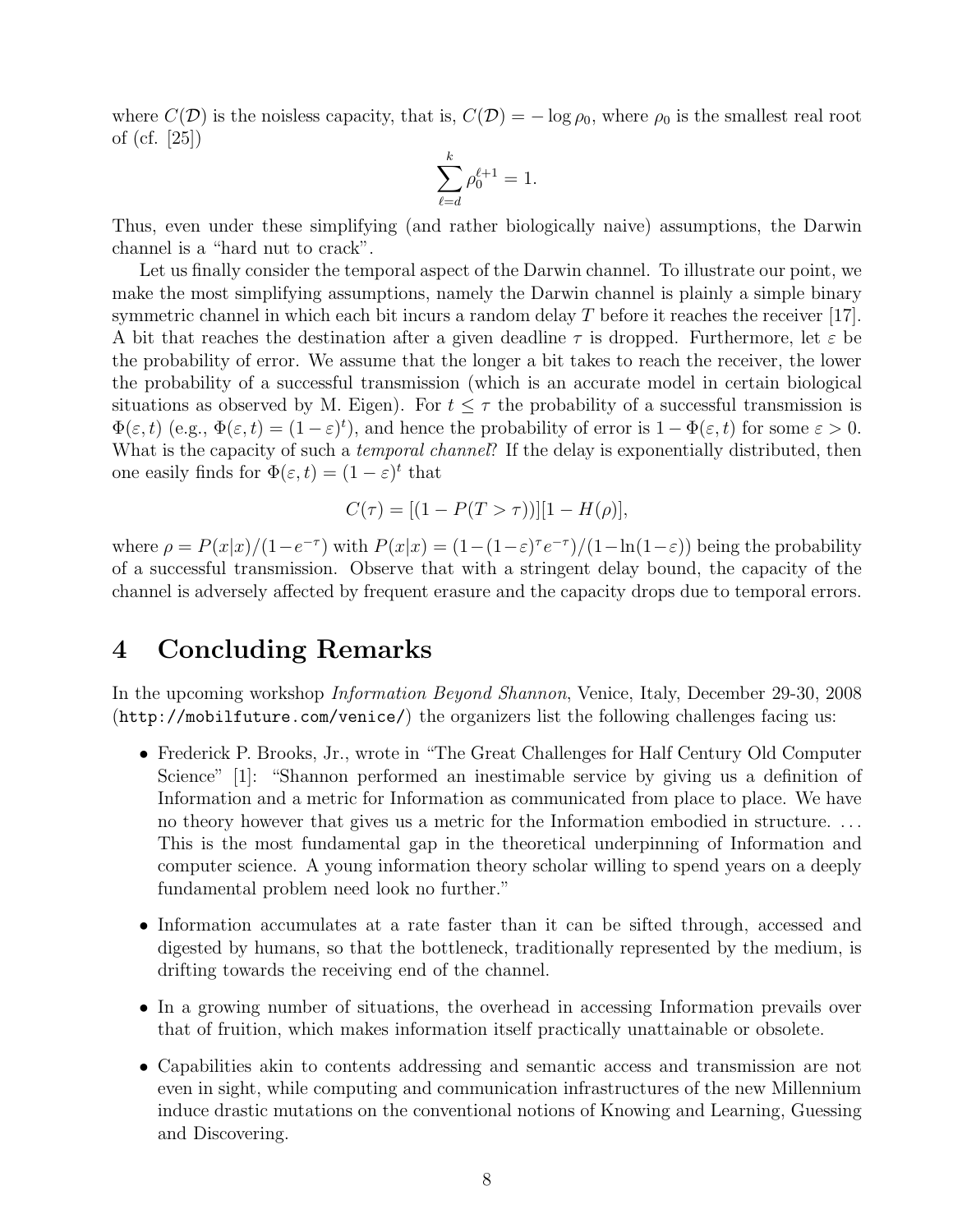• Microscopic systems seem not to obey Shannon postulates of information [2]. In the quantum world and on the level of living cells traditional Information often fails to accurately describe reality.

The cross-disciplinary research in science of information advocated here hopefully will lead to the development of an active and thriving community of students and scholars to pursue its goals. As the first step, we have launched recently at Purdue the Institute for Science of Information  $http://www.isi.purdue.edu that should serve as home for such activities. We$ certainly hope that similar centers will soon emerge in Europe and around the world.

## 5 Acknowledgment

The author thanks Drs. J. Konorski (TUG), C. Jedrzejek (PUT), and participants of the first Workshop Information Beyond Shannon, Orlando, 2005 for sharing their views on information.

## References

- [1] F. Brooks. Three great challenges for half-century-old computer science. J. the ACM, 50:25–26, 2003.
- [2] C. Brukner, A. Zeilinger, Conceptual Inadequacy of the Shannon Information in Quantum Measurements. *Phys. Rev.* A 63, 2001.
- [3] T.M. Cover and J.A. Thomas, Elements of Information Theory, Second Edition, John Wiley & Sons, New York, 2006.
- [4] R. L. Dobrushin. Shannon's theorem for channles with synchronization errors. Problems of Infformation Transmissions, 3:18–36, 1967.
- [5] E. Drinea and M. Mitzenmacher. On lower bounds for the capacity of deletion channels. IEEE Transaction of Information Theory, 52:4648–4657, 2006.
- [6] Y. Ephraim and N. Merhav, "Hidden Markov processes," IEEE Trans. Inform. Theory, 48, 1518– 1569, 2002.
- [7] J. Fan, T. L. Poo, and B. Marcus. Constraint gain. IEEE Transaction of Information Theory, 50:1989–1999, 2004.
- [8] M. Grossglauser and D. Tse, Mobility Increases the Capacity of ad-hoc Wireless Networks, IEEE/ACM Trans. Networking, 48, 477-486, 2002.
- [9] P. Gupta and P.R. Kumar, Capacity of Wireless Networks, IEEE Trans. Information Theory, 46, 388-404, 2000.
- [10] B. Hajek and A. Ephremides, Information Theory and Communication Networks: An Unconsummated Union, IEEE Trans. Information Theory, 44, 2416-2434, 1998.
- [11] G. Han and B. Marcus, Capacity of Noisy Constrained Channels, Information Theory Symposium, Nice, 2007.
- [12] P. Jacquet, Space-time Information Propagation in Mobile ad hoc Wireless Networks, http://ee-wcl.tamu.edu/itw2004/program/jacquet\_inv.pdf/, ITW 2004, San Antonio, 2004
- [13] P. Jacquet. Realistic wireless network model with explicit capacity evaluation. Technical Report INRIA RR-6407, INRIA, 2008.